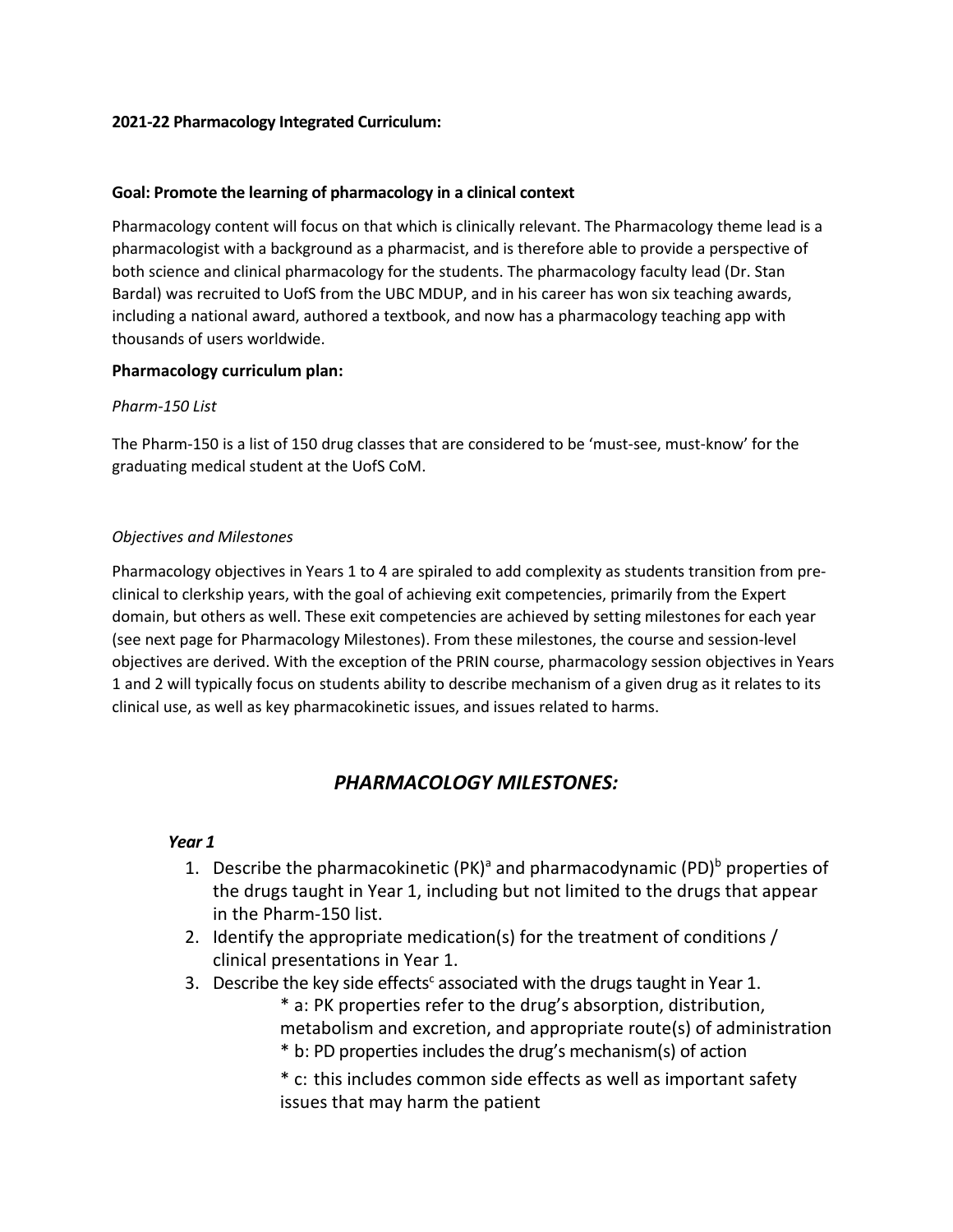## *Year 2*

- 1. Describe the PK and PD properties of the drugs taught in Years 1 and 2, including but not limited to the drugs that appear in the Pharm-150 list.
- 2. Identify the appropriate medication(s) for the treatment of conditions / clinical presentations in Years 1 and 2.
- 3. Describe the key side effects associated with the drugs taught in Years 1 and 2.
- 4. List the methods and resources available to help obtain a patient's medication history.

## *Year 3*

- 1. Order, under supervision, appropriate medications for patient encounters and justify these therapeutic choices based on an understanding of a given drug's PD and PK.
- 2. Demonstrate the appropriate use of resources to support pharmacotherapeutic choices.
- 3. List the factors that contribute to medication compliance and employ strategies to maximize success.
- 4. Describe how laboratory tests can be used to inform drug dosing and monitor for side effects.

## *Year 4*

- 1. Prescribe, under supervision, appropriate medications for patient encounters and justify these therapeutic choices based on an understanding of a given drug's PD and PK.
- 2. Demonstrate the appropriate use of resources to support prescribing decisions.
- 3. Produce a plan, under supervision, regarding what drugs the patient should be taking, and justify decisions based on efficacy, safety and cost-effectiveness.
- 4. Review the above plan with the patient, including them in the decision-making process and making sure to use terminology appropriate for that patient.
- 5. Monitor a patient's progress and propose adjustments to medications accordingly.
- 6. Access, interpret, evaluate, communicate and apply evidence-based information about complementary and alternative therapies (CAT).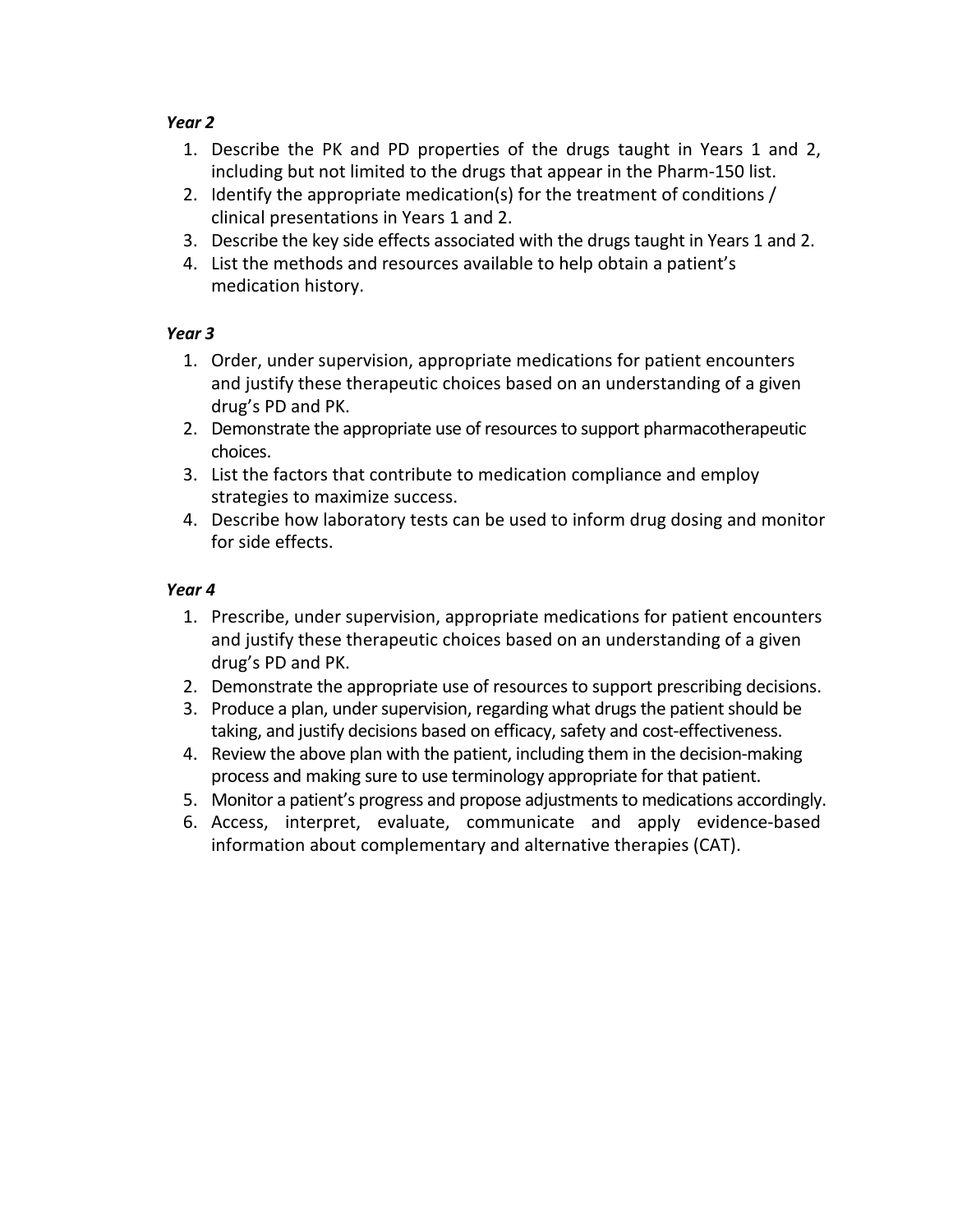#### **Pharm-150 Drug List**

| <b>DRUG CLASS</b>                        | <b>PROTOTYPE</b>                    | $\Delta$ | <b>DRUG CLASS</b>                                          | <b>PROTOTYPE</b>              | <b>DRUG CLASS</b>                                        | <b>PROTOTYPE</b>            |
|------------------------------------------|-------------------------------------|----------|------------------------------------------------------------|-------------------------------|----------------------------------------------------------|-----------------------------|
| 1Abx (Aminoglycoside)                    | Gentamicin                          |          | <b>51</b> ACE inhibitor                                    | Ramipril                      | 101 Anesthetic (inhaled)                                 | Sevoflurane                 |
| 2Abx (Antitubercular)                    | Rifampin                            |          | 52 Antiarrhythmic (Class V)                                | Adenosine                     | 102 Anesthetic (IV)                                      | Ketamine                    |
| <b>3</b> Abx (Cephalosporin)             | Cephalexin                          |          | 53 Angiotensin receptor blocker                            | Losartan                      | 103 Anesthetic (local)                                   | Lidocaine                   |
| 4Abx (Fluoroquinolone)                   | Ciprofloxacin                       |          | 54 Antiarrhythmic (Class III)                              | Amiodarone                    | 104 Dopamine replacement                                 | L-dopa/Carbidopa            |
| <b>5</b> Abx (Glycopeptide)              | Vancomycin                          |          | 55 Beta blocker (cardio)                                   | Metoprolol                    | 105 Anticony (Iminostilbene) Carbamazepine               |                             |
| 6Abx (Lincosamide)                       | Clindamycin                         |          | 56 Beta blocker (alpha/beta)                               | Carvedilol                    | 106 Anticonvulsant                                       | Lamotrigine                 |
| 7Abx (Macrolide)                         | Azithromycin                        |          | 57 Beta blocker (non-cardiosel)                            | Propranolol                   | 107 Anticonvulsant                                       | Levetiracetam               |
| 8Abx (Nitrofuran)                        | Nitrofurantoin                      |          | 58 Beta blocker (Class III antiarrhyt)                     | Sotalol                       | 108 Anticonv (Hydantoin)                                 | Phenytoin                   |
| 9Abx (Nitroimidazole)                    | Metronidazole                       |          | 59 Ca-channel blocker (DHP)                                | Amlodipine                    | 109 Anticonvulsant                                       | Topiramate                  |
| 10 Abx (Penicillin)                      | Amoxicillin                         |          | 60 Ca-channel blocker (nonDHP)                             | Diltiazem                     | 110 Anticonv (Valproate)                                 | Valproic acid               |
| 11 Abx (Sulfonamide)                     | SMX-TMP                             |          | 61 Digitalis glycoside                                     | Digoxin                       | 111Barbiturate                                           | Phenobarbital               |
| 12 Abx (Tetracycline)                    | Doxycycline                         |          | 62 Nitrate                                                 | Nitroglycerin                 | 112 Botulinum toxin                                      | Botulinum toxin A           |
| 13 Antifungal                            | Terbinafine                         |          | 63 HMG-CoA reductase Inhibitor                             | Atorvastatin                  | 113 Cholinesterase inh                                   | Donepezil                   |
| 14 Antifungal (azole)                    | Fluconazole                         |          | 64 Antiarrhythmics (Class I)                               | Various                       | 114 Dopamine agonist                                     | Pramipexole                 |
| 15 Antifungal (polyene)                  | Nystatin                            |          | 65 Sympathomimetic                                         | Epinephrine                   | 115 GABA analogue                                        | Gabapentin                  |
| 16 Antihelminthic                        | Albendazole                         |          | <b>66Dopamine</b>                                          | Dopamine                      | 116GABA-b agonists                                       | Baclofen                    |
| 17 Antiviral (HIV)                       | HAART                               |          | 67 Alpha-blocker                                           | Terazosin                     | 117 Neuromuscular block                                  | Rocuronium                  |
| 18 Antiviral (HSV)                       | Acyclovir                           |          | 68 Anticholinergic (LUT)                                   | Tolterodine                   | 118 NMDA antagonist                                      | Memantine                   |
| 19 Antiviral (Influenza)                 | Oseltamivir                         |          | 69 Diuretic (loop)                                         | Furosemide                    | 119 Opioid (natural)                                     | Morphine                    |
| 20 Antimalarial                          | Chloroquine                         |          | 70 Diuretic (thiazide)                                     | Hydrochlorothiazide           | 120 Opioid (synthetic)                                   | Fentanyl                    |
| 21 Alkylator                             | Cyclophosphamide                    |          | 71 Diuretic (Aldosterone ant)                              | Spironolactone                | 121 Opioid (reuptake inh)                                | Tramadol                    |
| 22 Anthracycline                         | Doxorubicin                         |          | 72 Diuretic (ENac block)                                   | Amiloride                     | 122 Prostaglandin analogue                               | Latanaprost                 |
| 23 Antiandrogen                          | Flutamide                           |          | 73 ADH analogue                                            | Vasopressin                   | 123 Serotonin agonist                                    | Sumatriptan                 |
| 24 Antiestrogen                          | Tamoxifen                           |          | 74 Alpha blocker – selective                               | Tamsulosin                    | 124 Thiazolidinediones                                   | Rosiglitazone               |
| 25 Antimetabolite                        | 5-Fluorouracil                      |          | 75 Thienopyridine                                          | Clopidogrel                   | 125 DPP-4 inhibitors                                     | Sitagliptin                 |
| 26 GnRH agonist                          | Leuprolide                          |          | 76 Direct thrombin inhibitor                               | Dabigatran                    | 126 GLP-1 analogues                                      | Liraglutide                 |
| 27 Monoclonal antibody                   | Rituximab                           |          | 77 Heparins                                                | Heparin                       | 127Biguanides                                            | Metformin                   |
| 28 Taxane                                | Paclitaxel                          |          | 78 Iron salt                                               | Ferrous gluconate 128 Insulin |                                                          | Insulin NPH                 |
| 29 Topoisomerase inhibitor               | Etoposide                           |          | 79 Salicylate                                              | ASA                           | 129SGLT-2 inhibitors                                     | Empagliflozin               |
| <b>30</b> Tyrosine kinase inhibitor      | Erlotinib                           |          | 80 Thrombolytic                                            | tPA                           | 130Sulfonylurea                                          | Glyburide                   |
| 31 Vinca alkaloid                        | Vincristine                         |          | 81 Vitamin K antagonist                                    | Warfarin                      | 131 Alpha glucosidase inh                                | Acarbose                    |
| 32 Acetaminophen                         | Acetaminophen                       |          | 82 Factor Xa inhibitor                                     | Apixaban                      | 132 Growth hormone                                       | Somatropin                  |
| 33 Bisphosphonate                        | Alendronate                         |          | 83Supplement                                               | Calcium                       | 133 lodine                                               | 1131                        |
| 34 Anti-inflammatory (gout)              | Colchicine                          |          | 84 Antidepressant (NaSSA)                                  | Mirtazapine                   | 134 Thionamide                                           | Methimazole                 |
| 35 Cannabinoids                          | Cannabis                            |          | 85 Antidepressant (NDRI)                                   | <b>Bupropion</b>              | 135 Thyroid hormone                                      | Levothyroxine               |
| 36 Folate analogue                       | Methotrexate                        |          | 86 Antidepressant (SNRI)                                   | Venlafaxine                   | 136 Androgen                                             | Testosterone                |
| 37 NSAID                                 | Ibuprofen                           |          | 87 Antidepressant (SSRI)                                   | Citalopram                    | 137 Contraceptive (oral)                                 | Various                     |
| <b>38 TNF inhibitor</b>                  | Etanercept                          |          | 88 Antidepressant (tricyclic)                              | Amitriptyline                 | 138 Estrogen antagonist                                  | Clomiphene                  |
| 39 Xanthine oxidase inh                  | Allopurinol                         |          | 89 Antipsychotic (1st gen)                                 | Haloperidol                   | 139 Estrogen derivative                                  | Estrogen                    |
| 40 Antidiarrheal                         | Loperamide                          |          | 90 Antipsychotic (2nd gen)                                 | Risperidone                   | 140 Oxytocic agent                                       | Oxytocin                    |
| 41 Antiinflammatory (GI)                 | 5-ASA                               |          | 91 Antipsychotic (3rd gen)                                 | Aripiprazole                  | 141 Progestin                                            | Progesterone                |
| 42 Antinauseant                          | Dimenhydrinate                      |          | 92 Mood stabilizer                                         | Lithium                       | 142 Prostaglandin E1                                     | Alprostadil                 |
| 43 Antiulcer                             | H pylori Protocol 93 Benzodiazepine |          |                                                            | Lorazepam                     | 143 Anticholinergic (inhale)                             | Tiotropium                  |
| 44H2 antagonist                          | Ranitidine                          |          | 94 Hypnotic                                                | Zopiclone                     | 144 Beta-2 agonist                                       | Salbutamol                  |
| 45 Laxative (stimulant)<br>46 Prokinetic | Senna                               |          | 95 Opioid antagonist                                       | Naloxone                      | 145 Corticosteroid (inhaled)<br>146 Corticosteroid (sys) | Fluticasone                 |
| 47 Proton pump inhibitor                 | Metoclopramide                      |          | 96 Opioid withdrawal                                       | Methadone                     |                                                          | Prednisone<br>Montelukast   |
| 48 Laxative (osmotic)                    | Omeprazole<br>PEG                   |          | 97 Aldehyde dehydrogen inh<br>98 Benzodiazepine antagonist | Disulfuram<br>Flumazenil      | 147 Leukotriene antagonist                               |                             |
| 49 Calcineurin inhibitor                 | Cyclosporine                        |          | 99 Nicotine                                                | Nicotine replace              | 148 Anti-histamines<br>149 Retinoic acid derivative      | Hydroxyzine<br>Isotretinoin |
| 50 Immune antimetabolite Azathioprine    |                                     |          | 10Stimulant                                                | Methylphenidate               | 150 Corticosteroid (topical)                             | Hydrocortisone              |
|                                          |                                     |          |                                                            |                               |                                                          |                             |

**0 ACE:** angiotensin converting enzyme**; DHP:** dihydropyridine; **GABA:** gamma-aminobutyric acid; **HAART:** highly active antiretroviral therapy**; HSV:** herpes simplex virus; **NaSSA:** noradrenergic and specific serotonergic antidepressants; **NMDA:** n-methyl d-aspartate; **NDRI:** noradrenaline dopamine reuptake inhibitors; **SMX-TMP**: sulfamethoxazole/trimethoprim; **SNRI:** serotonin noradrenaline reuptake inhibitors; **SSRI:** serotonin selective reuptake inhibitors; **TNF:** tumour necrosis factor

Note that prototypes are not intended to be an endorsement for that specific drug but rather an example of the class

Drug classes are grouped by common therapeutic indication to enhance readability of this list, however many overlap multiple groups (order of groupings: ID, Cancer, MSK, GI, Cardio, KUT, Hematology, Supplements, Psych, Neuro, Endo, Resp, Derm)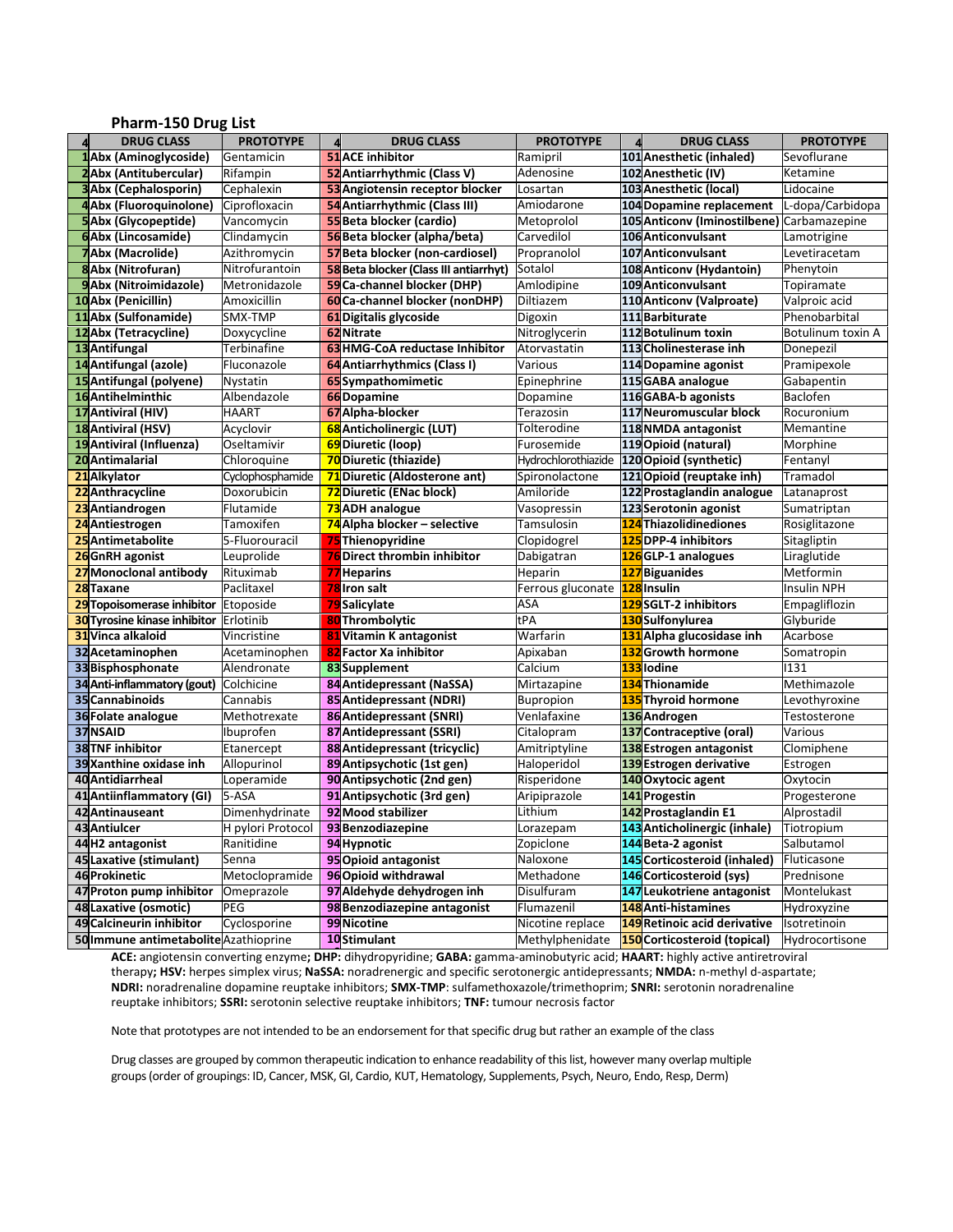# **Pharmacology Roadmap**

| Year 1 Term 1            | <b>Drug classes</b>                                  | <b>Relevant Sessions</b>             | #Drug<br><b>classes</b> |
|--------------------------|------------------------------------------------------|--------------------------------------|-------------------------|
| <b>PD/PK</b>             |                                                      |                                      |                         |
| <b>Drug interactions</b> |                                                      |                                      |                         |
| <b>Variability</b>       |                                                      |                                      |                         |
| <b>Toxicology</b>        |                                                      |                                      |                         |
| <b>Analgesics</b>        | <b>Salicylates</b>                                   | <b>Pharm - Analgesics</b>            | 9                       |
|                          | <b>NSAIDs</b>                                        |                                      |                         |
|                          | <b>Cannabinoids</b>                                  |                                      |                         |
|                          | Acetaminophen                                        |                                      |                         |
|                          | Opioids-natural                                      |                                      |                         |
|                          | Opioids-synthetic                                    |                                      |                         |
|                          | <b>Opioids-reuptake inhibitors</b>                   |                                      |                         |
|                          | Opioids-antagonists                                  |                                      |                         |
|                          | Opioids-withdrawal                                   |                                      |                         |
| <b>Antibiotics and</b>   | Aminoglycosides                                      | <b>Pharm-Antimicrobials</b>          | 15                      |
| antifungals              | <b>Antituberculars</b>                               |                                      |                         |
|                          | <b>Cephalosporins</b>                                |                                      |                         |
|                          | <b>Fluoroquinolones</b>                              |                                      |                         |
|                          | <b>Glycopeptides</b><br><b>Lincosamides</b>          |                                      |                         |
|                          | <b>Macrolides</b>                                    |                                      |                         |
|                          | <b>Nitrofuran</b>                                    |                                      |                         |
|                          | <b>Metronidazole</b>                                 |                                      |                         |
|                          | <b>Penicillins</b>                                   |                                      |                         |
|                          | <b>Sulfonamides</b>                                  |                                      |                         |
|                          | <b>Tetracyclines</b>                                 |                                      |                         |
|                          | <b>Terbinafine</b>                                   |                                      |                         |
|                          | <b>Azole antifungals</b>                             |                                      |                         |
|                          | <b>Polyenes</b>                                      |                                      |                         |
| Anti-viral/Anti-cancer   | <b>Antiviral - HSV</b>                               | <b>Pharm - Antivirals/Anticancer</b> | 13                      |
|                          | <b>Antiviral - HIV</b>                               |                                      |                         |
|                          | Antiviral - Influenza                                |                                      |                         |
|                          | <b>Alkylators</b>                                    |                                      |                         |
|                          | <b>Anthracyclines</b>                                |                                      |                         |
|                          | <b>Antimetabolites</b>                               |                                      |                         |
|                          | Taxanes                                              |                                      |                         |
|                          | <b>Topoisomerase inhibitors</b>                      |                                      |                         |
|                          | <b>Tyrosine kinase inhibitors</b><br>Vinca alkaloids |                                      |                         |
|                          | Monoclonal antibody                                  |                                      |                         |
|                          | Antiestrogen                                         |                                      |                         |
|                          | Antiandrogen                                         |                                      |                         |
| <b>Autonomics</b>        | <b>Anticholinergics (2)</b>                          | <b>Pharm - Autonomics</b>            | 13                      |
|                          | Sympathomimetics                                     |                                      |                         |
|                          | <b>Beta2-agonists</b>                                |                                      |                         |
|                          | <b>Beta Blockers(4)</b>                              |                                      |                         |
|                          | Alpha blocker                                        |                                      |                         |
|                          | Alpha blocker-selective                              |                                      |                         |
|                          | Acetylcholinesterase inhibitors                      |                                      |                         |
|                          | Dopamine                                             |                                      |                         |
|                          | <b>NMJ-Blockers</b>                                  |                                      |                         |
| <b>Supplements</b>       | Supplement                                           | <b>Nutrition</b>                     | $\overline{2}$          |
|                          | Iron salts                                           |                                      |                         |
| <b>End of PRIN</b>       |                                                      | Total classes covered at this point: | 52                      |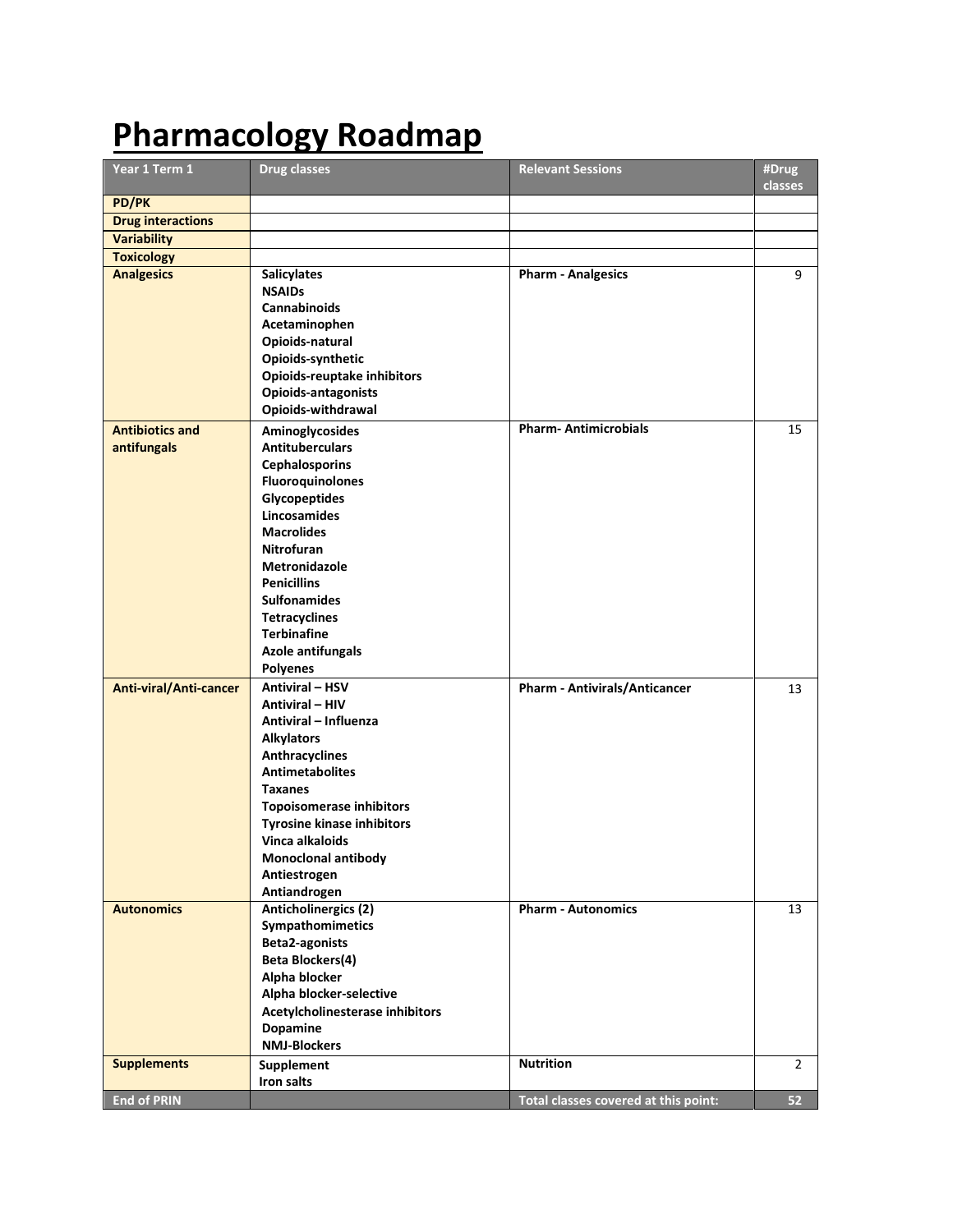| <b>Pharm - Respiratory</b><br><b>Respiratory</b><br><b>Inhaled corticosteroids Systemic</b><br>corticosteroids Leukotriene<br>receptor antagonists Beta2-<br>Agonists <sup>2</sup><br>Inhaled anticholinergics <sup>2</sup><br><b>ACE inhibitors</b><br><b>Cardiovascular</b><br>Pharm - Intro/Hypertension<br>14<br>Angiotensin receptor blockers<br>Pharm - Coronary artery disease<br>$\ddot{}$<br><b>Calcium channel blockers (DHP)</b><br><b>Pharm - Anti-Arrhythmics</b><br>Calcium channel blockers (non-DHP)<br><b>Pharm - Heart failure</b><br><b>Nitrates</b><br>Digitalis glycosides<br>Loop diuretics<br><b>Thiazide diuretics</b><br>Mineralocorticoid receptor ant<br><b>ENac-Blockers</b><br>Anti-arrhythmics (Class I)<br>Anti-arrhythmics (Class III)<br>Anti-arrhythmics (Class V)<br><b>Statins</b><br>Alpha blocker <sup>2</sup><br>Alpha blocker-selective <sup>2</sup><br>Beta Blockers (cardioselective) <sup>2</sup><br>Beta Blockers (alpha/beta) <sup>2</sup><br>Beta Blockers (non-cardioselective) <sup>2</sup><br>Beta Blockers (Class III antiarrhythmics) <sup>2</sup><br><b>Gastrointestinal</b><br><b>GERD</b><br><b>H2</b> receptor antagonists<br>Ulcer<br><b>Proton pump inhibitors</b><br>Constipation<br>Anti-diarrheal<br><b>IBD</b><br>Laxatives - Osmotic<br><b>Laxatives - Stimulant</b><br>H Pylori protocol<br><b>Prokinetic - D2-antagonists</b><br><b>Anti-inflammatory (GI)</b><br><b>TNF-inhibitors</b><br><b>Calcineurin inhibitors</b><br><b>Immune Anti-metabolite</b><br><b>Anti-nauseants</b> | <b>Hematology</b> | <b>Vitamin K antagonists</b><br><b>Direct thrombin inhibitors</b><br><b>Factor Xa inhibitors</b><br>Heparin<br><b>Thrombolytics</b><br>Thienopyridines<br>Salicylates <sup>2</sup> | <b>Pharm - Antithrombotics</b> | 6<br>$\ddot{}$<br>1© |
|----------------------------------------------------------------------------------------------------------------------------------------------------------------------------------------------------------------------------------------------------------------------------------------------------------------------------------------------------------------------------------------------------------------------------------------------------------------------------------------------------------------------------------------------------------------------------------------------------------------------------------------------------------------------------------------------------------------------------------------------------------------------------------------------------------------------------------------------------------------------------------------------------------------------------------------------------------------------------------------------------------------------------------------------------------------------------------------------------------------------------------------------------------------------------------------------------------------------------------------------------------------------------------------------------------------------------------------------------------------------------------------------------------------------------------------------------------------------------------------------------------------------------------------------------|-------------------|------------------------------------------------------------------------------------------------------------------------------------------------------------------------------------|--------------------------------|----------------------|
|                                                                                                                                                                                                                                                                                                                                                                                                                                                                                                                                                                                                                                                                                                                                                                                                                                                                                                                                                                                                                                                                                                                                                                                                                                                                                                                                                                                                                                                                                                                                                    |                   |                                                                                                                                                                                    |                                | 3<br>$\ddot{}$<br>2© |
|                                                                                                                                                                                                                                                                                                                                                                                                                                                                                                                                                                                                                                                                                                                                                                                                                                                                                                                                                                                                                                                                                                                                                                                                                                                                                                                                                                                                                                                                                                                                                    |                   |                                                                                                                                                                                    |                                | 6©                   |
| End of MEDC 126<br>Total classes covered at this point:                                                                                                                                                                                                                                                                                                                                                                                                                                                                                                                                                                                                                                                                                                                                                                                                                                                                                                                                                                                                                                                                                                                                                                                                                                                                                                                                                                                                                                                                                            |                   |                                                                                                                                                                                    |                                | 12<br>87             |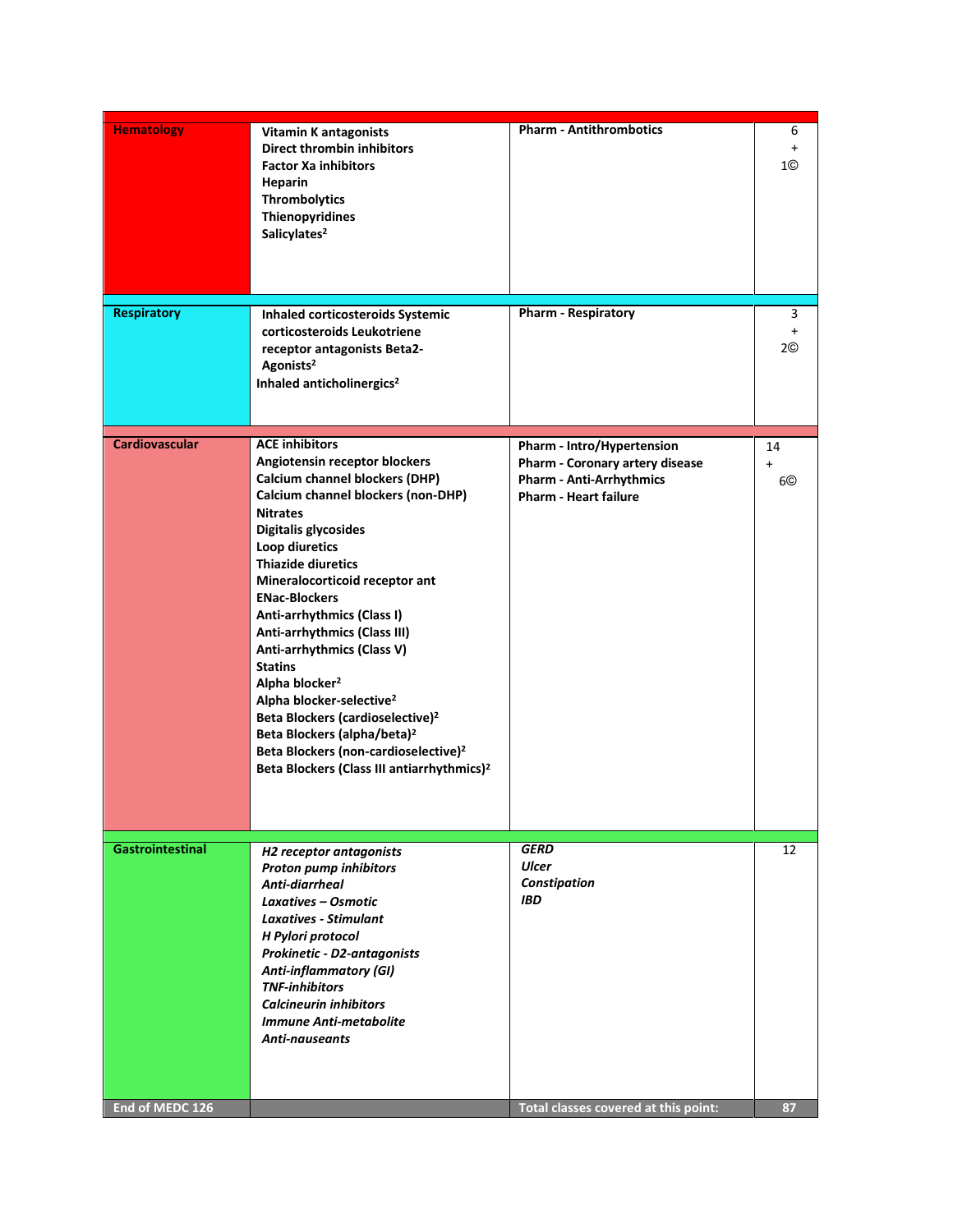| <b>Neurology</b>            | LevoDopa                                                                     | <b>Pharm - Movement disorders</b>    | 18           |
|-----------------------------|------------------------------------------------------------------------------|--------------------------------------|--------------|
|                             | Dopamine agonists                                                            | <b>Pharm - Seizure disorders</b>     | $+$          |
|                             | Carbamazepine                                                                | <b>Pharm - Anesthesia</b>            | 9©           |
|                             | Lamotrigine                                                                  | <b>Dementia</b>                      |              |
|                             | Levetiracetam                                                                | Migraine/Vertigo                     |              |
|                             | Phenytoin                                                                    | <b>Glaucoma</b>                      |              |
|                             | Topiramate                                                                   | <b>Spinal cord injury</b>            |              |
|                             | Valproic acid                                                                | <b>Stroke</b>                        |              |
|                             | Gabapentin                                                                   |                                      |              |
|                             | <b>Barbiturate</b>                                                           |                                      |              |
|                             | Anesthetic - Local                                                           |                                      |              |
|                             | Anesthetic - Inhaled                                                         |                                      |              |
|                             | Anesthetic - Intravenous                                                     |                                      |              |
|                             |                                                                              |                                      |              |
|                             |                                                                              |                                      |              |
|                             | <b>NMDA-antagonists</b><br><b>Botulinum toxin</b>                            |                                      |              |
|                             | Serotonin agonists (Triptans)                                                |                                      |              |
|                             | <b>PG-analogues</b>                                                          |                                      |              |
|                             | <b>GABA-b-agonists</b>                                                       |                                      |              |
|                             | Vitamin K antagonists <sup>2</sup>                                           |                                      |              |
|                             | Direct thrombin inhibitors <sup>2</sup>                                      |                                      |              |
|                             | Factor Xa inhibitors <sup>2</sup>                                            |                                      |              |
|                             | Heparin <sup>2</sup>                                                         |                                      |              |
|                             | Thrombolytics <sup>2</sup>                                                   |                                      |              |
|                             | Salicylates <sup>3</sup>                                                     |                                      |              |
|                             | Thienopyridines <sup>2</sup>                                                 |                                      |              |
|                             | Statins <sup>2</sup>                                                         |                                      |              |
|                             | Acetylcholinesterase inhibitors <sup>2</sup>                                 |                                      |              |
|                             |                                                                              |                                      |              |
|                             |                                                                              |                                      |              |
| <b>Musculoskeletal</b>      | Anti-inflammatories(gout)                                                    | Pharm-Anti-inflam/Immunosuppress     | 5            |
|                             | Xanthine oxidase inhibitors                                                  | Acute and Chronic Pain management    | $+$          |
|                             | <b>Folate analogue</b>                                                       | <b>Osteoporosis</b>                  | 9©           |
|                             | Anti-malarials                                                               | <b>Approach to Monoarthritis</b>     |              |
|                             | <b>Bisphosphonates</b>                                                       |                                      |              |
|                             | TNF inhibitor <sup>2</sup>                                                   |                                      |              |
|                             | Cannabinoids <sup>2</sup>                                                    |                                      |              |
|                             | NSAID <sub>s2</sub>                                                          |                                      |              |
|                             | Acetaminophen <sup>2</sup>                                                   |                                      |              |
|                             | Salicylates <sup>4</sup>                                                     |                                      |              |
|                             | Corticosteroids (systemic) <sup>2</sup>                                      |                                      |              |
|                             | Opioids-natural <sup>2</sup>                                                 |                                      |              |
|                             | Opioids-synthetic <sup>2</sup>                                               |                                      |              |
|                             | Opioids-reuptake inhibitors <sup>2</sup>                                     |                                      |              |
|                             |                                                                              |                                      |              |
| <b>Kidney/Urinary Tract</b> | <b>ADH</b>                                                                   | <b>Pharm-Diuretics</b>               | $\mathbf{1}$ |
|                             | Loop diuretics <sup>2</sup>                                                  | <b>Pharm-Diabetes and HTN</b>        | $\ddot{}$    |
|                             | Thiazide diuretics <sup>2</sup>                                              | <b>Pharm-Metabolism and Kidney</b>   | 7©           |
|                             | Mineralocorticoid receptor antagonists <sup>2</sup>                          | LUT-Incontinence                     |              |
|                             | ENac-Blockers <sup>2</sup>                                                   |                                      |              |
|                             | Alpha blocker <sup>2</sup>                                                   |                                      |              |
|                             | Alpha blocker-selective <sup>2</sup><br>Anti-cholinergics (LUT) <sup>2</sup> |                                      |              |
|                             |                                                                              |                                      |              |
| End of MEDC 216             |                                                                              | Total classes covered at this point: | 111          |